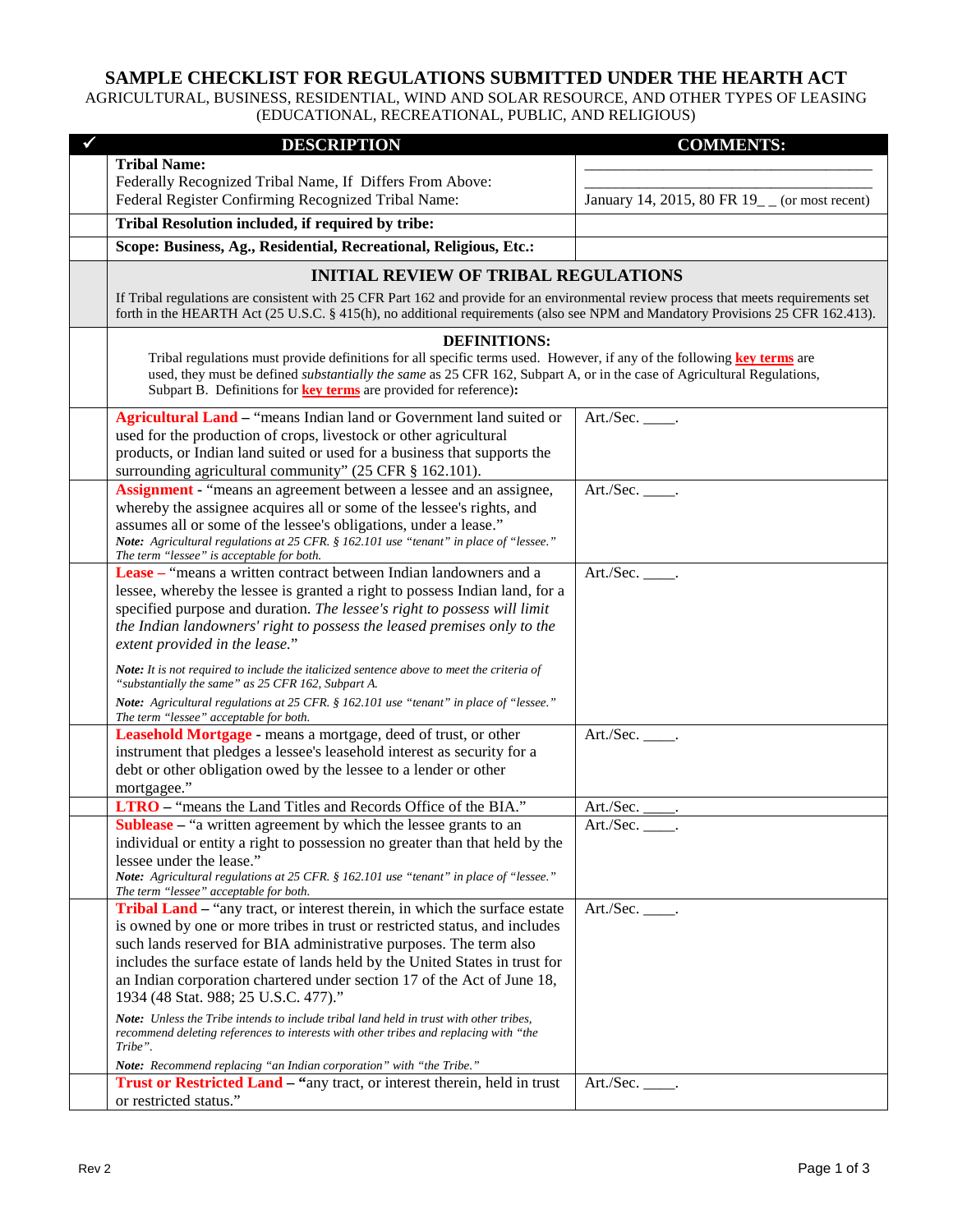## **SAMPLE CHECKLIST FOR REGULATIONS SUBMITTED UNDER THE HEARTH ACT, CONTINUED.**

| <b>DESCRIPTION</b>                                                                                                                                                                        | <b>COMMENTS:</b>                                          |
|-------------------------------------------------------------------------------------------------------------------------------------------------------------------------------------------|-----------------------------------------------------------|
| <b>Trust or Restricted Status - "means"</b>                                                                                                                                               | Art./Sec. $\_\_\_\$ .                                     |
| (1) That the United States holds title to the tract or interest in trust for                                                                                                              |                                                           |
| the benefit of one or more tribes or individual Indians; or                                                                                                                               |                                                           |
| (2) That one or more tribes or individual Indians holds title to the tract                                                                                                                |                                                           |
| or interest, but can alienate or encumber it only with the approval of the                                                                                                                |                                                           |
| United States because of limitations in the conveyance instrument under                                                                                                                   |                                                           |
| Federal law or limitations in Federal law."                                                                                                                                               |                                                           |
| Note: Unless the Tribe intends to include tribal land held in trust with other tribes,<br>recommend deleting references to interests with other tribes and replacing with "the<br>Tribe". |                                                           |
| <b>REQUIRED GENERAL PROVISIONS:</b>                                                                                                                                                       |                                                           |
| Identifies to what lands the regulations apply (cannot apply to                                                                                                                           | $\overline{Art./Sec.}$ .                                  |
| unrestricted fee or individually owned land).                                                                                                                                             | Type: $\frac{\qquad \qquad }{\qquad \qquad }$             |
| Defines what types of leases are covered by the regulations (May                                                                                                                          | Art./Sec. _____.                                          |
| allow for permits and mortgages of leasehold interest. May not allow                                                                                                                      |                                                           |
| for mortgages of tribal land or address mineral leases.)                                                                                                                                  |                                                           |
| States effective date of regulations (date approved by SOI).                                                                                                                              | Art./Sec. _____.                                          |
| States what laws, in additional to federal, may apply to leases.<br>Identifies allowed lease terms, including any option(s) to renew:                                                     | $\overline{\text{Art}}$ ./Sec. _____.<br>Art./Sec. _____. |
| Business, agricultural wind resource, or solar resource leases - up to 25                                                                                                                 | Type:                                                     |
| years with an option to renew for up to two additional terms (each of                                                                                                                     | Term:                                                     |
| which may not exceed 25 years), 25 U.S.C. 415 (h) $(1)(A)$ .                                                                                                                              |                                                           |
| Public, religious educational, recreational, or residential leases - up to                                                                                                                | $Art./Sec.$ _____.                                        |
| 75 years, 25 U.S.C. 415 (h)(1)(B).                                                                                                                                                        | Type:<br>Term:                                            |
| <b>REQUIRED REGULATIONS ESTABLISH PROCESS TO OBTAIN A LEASE OR LEASE DOCUMENTS</b>                                                                                                        |                                                           |
| Is tribal approval required separate from tribal execution of lease?                                                                                                                      | Art./Sec. $\_\_\_\$ .                                     |
| - Identifies officials/entities authorized to approve leases.                                                                                                                             | Art./Sec. _____.                                          |
| - Identifies officials/entities authorized to execute leases.                                                                                                                             | Art./Sec. _____.                                          |
| Identifies whether lease documents (amendment, assignment, sublease,                                                                                                                      | Art./Sec.                                                 |
| leasehold mortgage) may be completed without further tribal action                                                                                                                        |                                                           |
| (execution and/or approval).                                                                                                                                                              |                                                           |
| State any timeline(s) for approval.                                                                                                                                                       | Art./Sec.                                                 |
| <b>REQUIRED LEASE PROVISIONS</b><br>State the parties to the lease.                                                                                                                       |                                                           |
| State the term of the lease.                                                                                                                                                              | Art./Sec.<br>Art./Sec. $\_\_\_\$ .                        |
| State effective date of the lease (all leases or lease documents).                                                                                                                        | Art./Sec. $\_\_\_\$ .                                     |
| State purpose of the lease and authorized uses of the leased premises.                                                                                                                    | Art./Sec. $\_\_$ .                                        |
| Describe the land being leased. Descriptions must be of sufficient                                                                                                                        | Art./Sec. _____.                                          |
| detail to meet recording requirements for BIA's Land Title and Records                                                                                                                    |                                                           |
| Office (LTRO). See 25 CFR 150, Land Records and Title Documents.                                                                                                                          |                                                           |
| State how much rent/compensation is due.                                                                                                                                                  | Art./Sec.                                                 |
| State when rent/compensation is due.                                                                                                                                                      | Art./Sec.                                                 |
| State who receives rent/compensation.                                                                                                                                                     | Art./Sec.                                                 |
| State what form of payment is acceptable.                                                                                                                                                 | Art./Sec.                                                 |
| State whether any late payment charges or special fees apply.                                                                                                                             | Art./Sec. _____.                                          |
| State whether any due diligence requirements apply.                                                                                                                                       | Art./Sec. $\_\_$ .                                        |
| State whether a performance bond is required.                                                                                                                                             | $Art./Sec.$ ______.                                       |
| State any insurance requirements.                                                                                                                                                         | $Art./Sec. \underline{\qquad \qquad .}.$                  |
| State if plans of development or construction schedules are required.                                                                                                                     | $\overline{\text{Art.}}/\text{Sec.}$                      |
| State what reports, surveys, site assessments, etc., are needed to                                                                                                                        | Art./Sec. _____.                                          |
| facilitate compliance with applicable tribal environmental, cultural                                                                                                                      |                                                           |
| resource, and land use requirements as appropriate.                                                                                                                                       |                                                           |